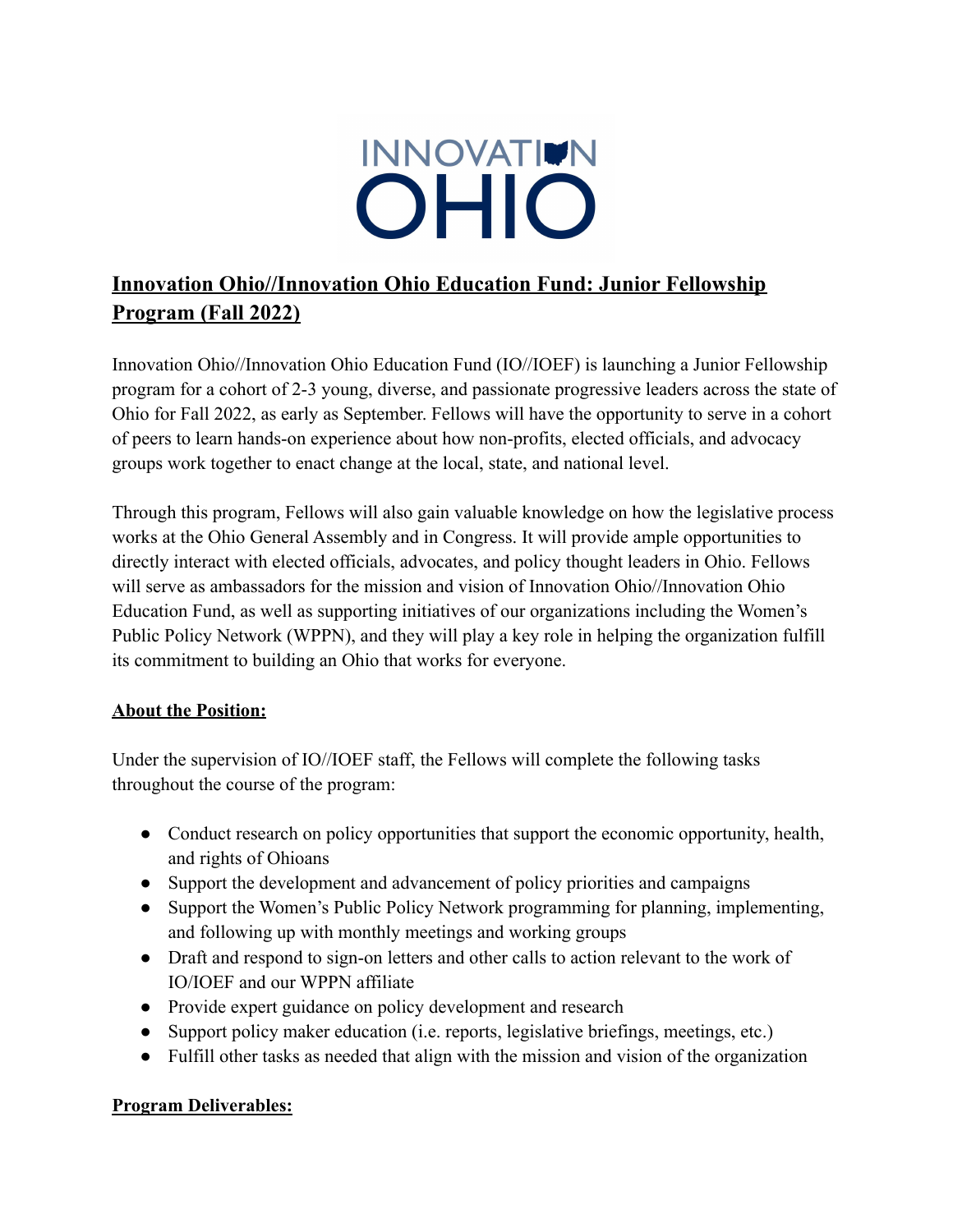Throughout the course of the program, Fellows will be tasked with a wide variety of deliverables, outlined below, performed in consultation with IO/IOEF staff (primarily Ambur Smith, program lead). Staff will provide support to accomplish these tasks as needed, however, these projects will be largely self-driven by Fellows in terms of the issue scope and broad timeline of delivering the different components of the work.

- $\bullet$  (3) Blog Posts
- $\bullet$  (1) Op-Ed
- $\bullet$  (3) Policy Issue Briefs
- (1) Virtual Event (Facebook Live Conversation, Legislative Briefing on a topic, etc.)
- $\bullet$  (5) Digital assets

### **Qualifications and Requirements:**

- Experience working on Ohio policy, politics, and/or systems change (research, analysis, development of campaigns, etc.)
- Experience working with diverse network membership (in terms of ethnicity, race, gender identity, age, sector, etc.)
- Proficient in use of MS office and Google Suite technologies (including Google Meet video conferencing)
- Detail oriented, good judgement and decision-making skills
- Ability to prioritize multiple projects and work independently (as this is a virtual position)
- Excellent written and oral communications skills
- Ability to do research and distill it down into a concise, intuitive narrative
- Dependability, commitment to the work and passion for social justice, gender equity, and racial equity

**Position Type:** Junior Fellowship

**Salary Level:** Unpaid, College/University Credit Available if Applicable

**Approximate Hours Per Week**: 7 – 20 hours, flexible

**Duration:** September - December (opportunity to extend the program if desired)

**Location:** Remote/virtual, This is a virtual position so all applicants must have the technology and capacity to work remotely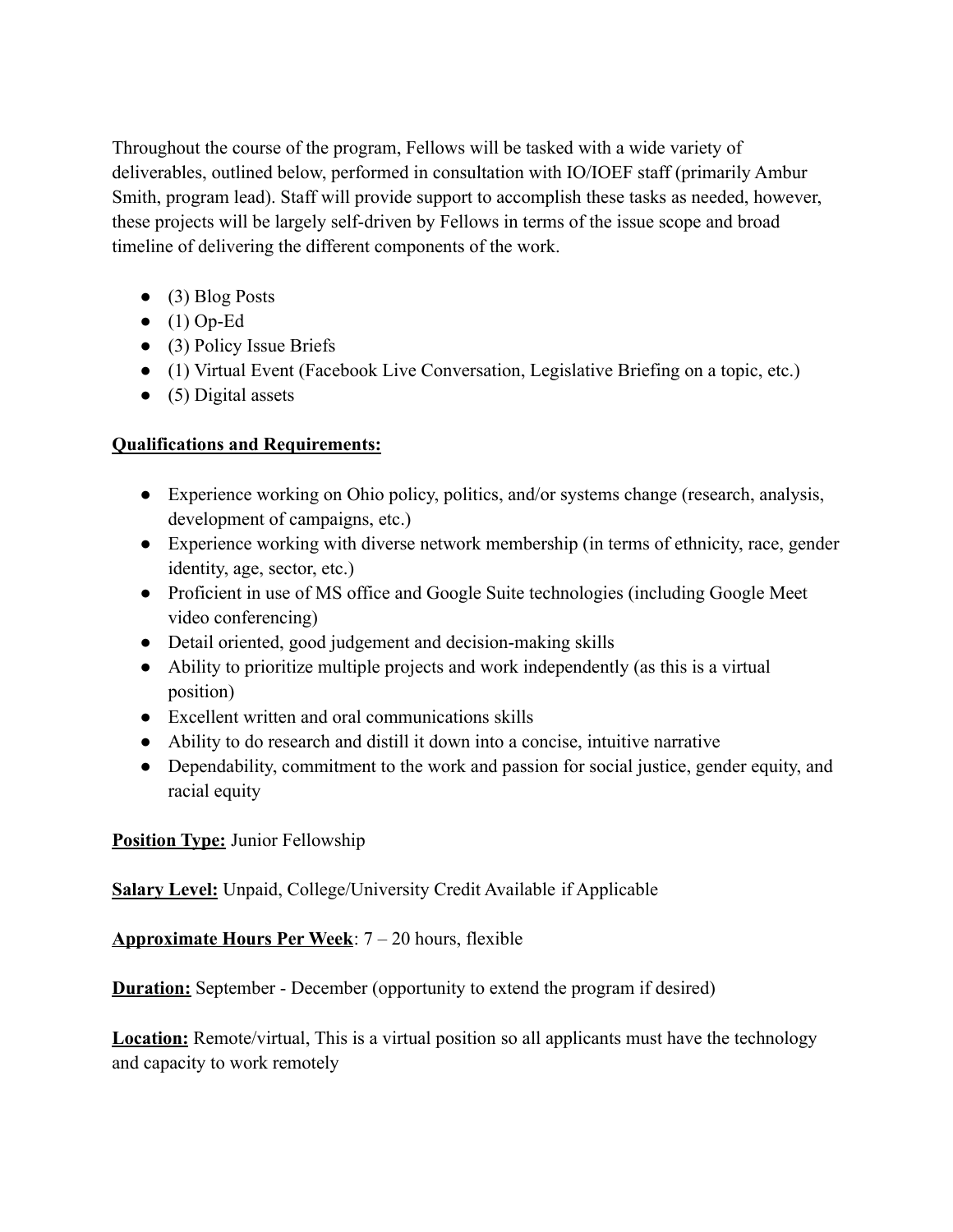### **To apply: Email your application to Ambur Smith at smith[@innovationohio.org](mailto:ryan@innovationohio.org) with your resume, cover letter, and 1-2 writing samples. Applications will be accepted on a rolling basis.**

*Innovation Ohio seeks to build and support a diverse staff; we seek to foster the leadership and elevate the voices of women, young people, people of color, Native people, immigrants and refugees, low-income people, LGBQ+ people, transgender, gender non-conforming, and non-binary people, people with disabilities, and people living in the many intersections of these experiences. We strongly encourage people from these communities to apply.*

### **About Innovation Ohio:**

Innovation Ohio is a 501c(4) organization that blends progressive public policy analysis and hard-hitting research with a determination to drive this information into the hands of citizens, policymakers, the media, and our allies to help influence policy decisions and shape public opinion. We push back on extremist statehouse policies that hurt working families and take our state in the wrong direction. Working with local leaders, we help push forward progressive policy solutions that improve our economy and strengthen working and middle-class families.

### **About Innovation Ohio Education Fund:**

Innovation Ohio Education Fund is a nonpartisan 501c(3) organization dedicated to promoting public policy that moves Ohio ahead, without leaving some of its people behind. We advocate for policies that strengthen working people, protect the less advantaged, and equalize opportunity for all Ohioans, no exceptions.

### **About the Ohio Women's Public Policy Network:**

The Ohio Women's Public Policy Network is a coalition unlike any other group in the state. Formed in 2015 as a program of the Innovation Ohio Education Fund, we bring together nearly 40 organizations and counting to collaboratively advocate for public policies that build economic opportunity for women and families. We are united by a shared vision for Ohio in which all women – particularly women of color and other marginalized women – have the resources to thrive and opportunity to lead economically secure, safe, and healthy lives.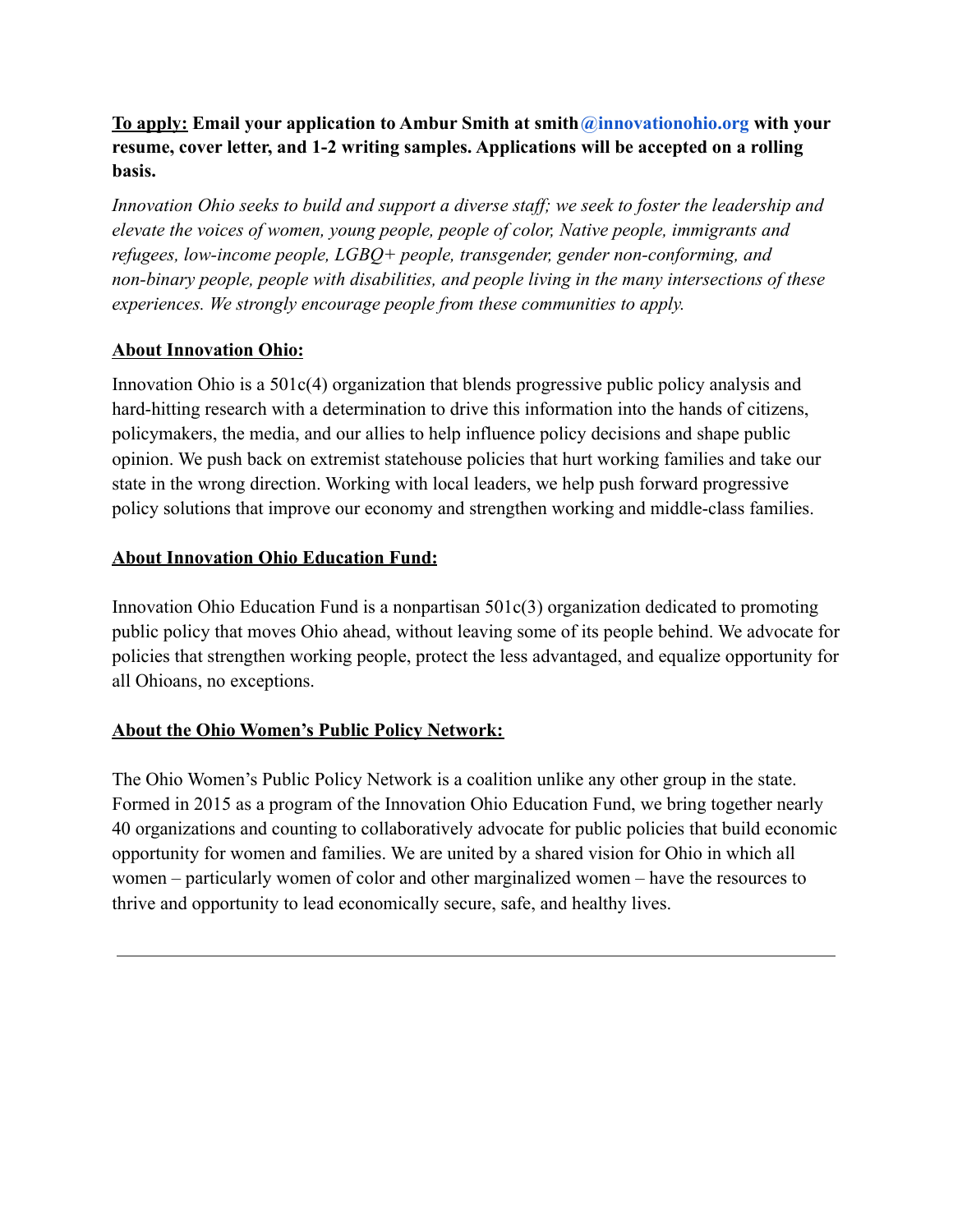## **Innovation Ohio//Innovation Ohio Education Fund: Internship Program (Fall 2021)**

Innovation Ohio//Innovation Ohio Education Fund (IO//IOEF) is seeking 3-5 interns for fall 2021, beginning as early as September. This role will assist our efforts to build support for local, state, and federal level public policy solutions that promote economic equity for working families, especially a strong democracy, access to affordable health care, and gender and racial justice.

This is a great opportunity to work at a progressive policy and advocacy organization, supporting their efforts to advance public policy that builds economic opportunity and health equity for women and families. Interns will help Innovation Ohio staff do legislative research, draft memoranda, attend legislative sessions and hearings, and contribute to projects. They will also provide policy and programming support for IO//IOEF affiliate initiatives, including the Women's Public Policy Network.

### **Projects / Learning Outcomes:**

Interns will learn how nonprofits, elected officials, and advocacy groups work together to enact change at the local, state, and national level. The intern will also gain valuable knowledge on how the legislative process works in Ohio. The cohort of interns will help conduct legislative research, draft memoranda, and contribute to other projects, and will be responsible for a legislative accountability research program.

### **Responsibilities:**

- Help draft, edit, and produce policy briefings, reports, blogs, and other written materials
- Monitor and track the progress of priority legislation at the Statehouse and Congress
- Track and record votes from this General Assembly
- Assist with electoral research projects
- Support the creation of weekly newsletters for IO and WPPN
- Attend (virtual) rallies, press conferences, and other events

### **Qualifications and Expectations:**

- General knowledge of politics and policy, especially at the state level in Ohio
- Proficient in use of Microsoft Office and Google Suite technologies (including Google Meet video conferencing)
- Ability to prioritize multiple projects and work independently
- Ability to do research and distill it into a concise, intuitive narrative
- Demonstrates a high standard of ethics and professionalism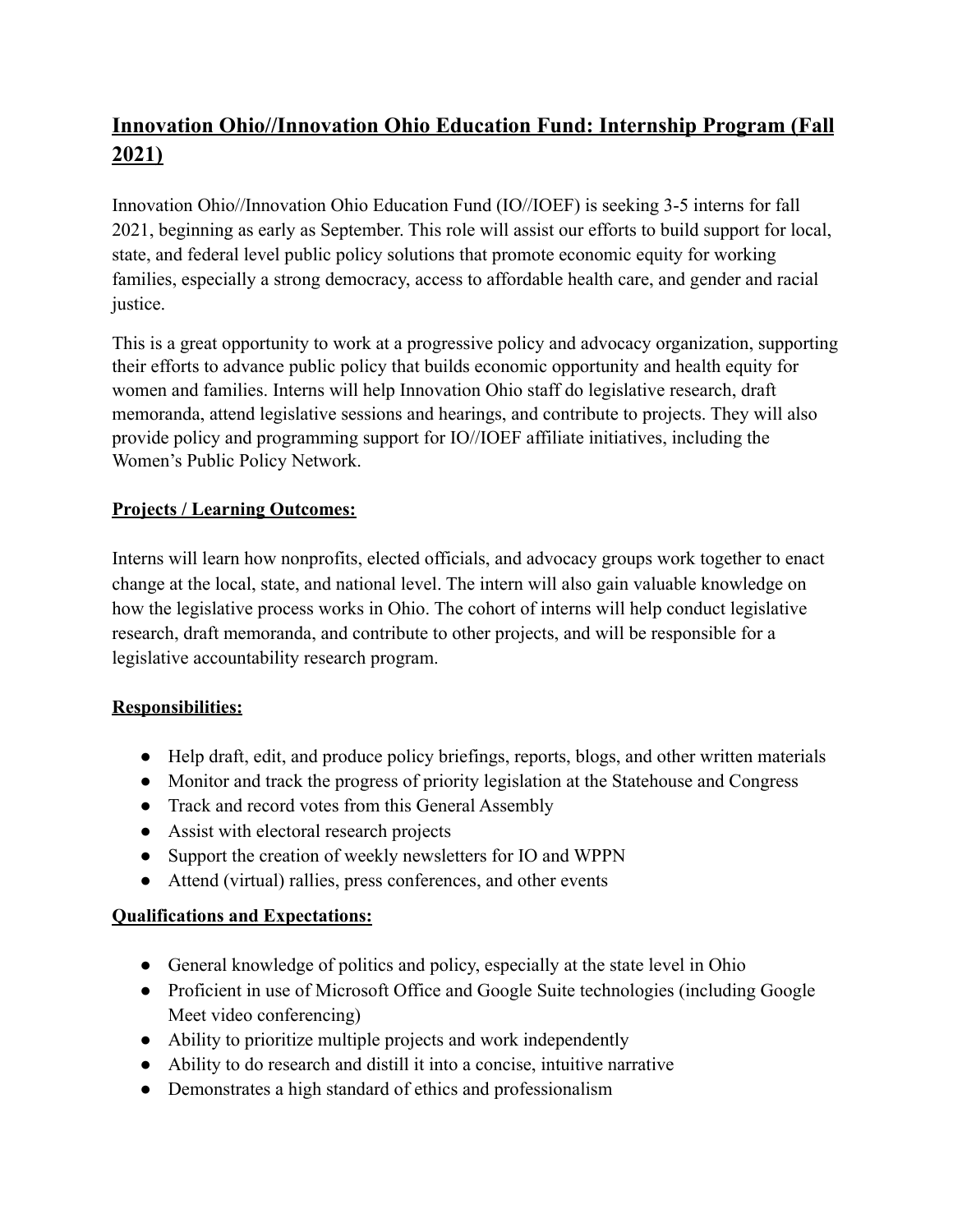- Reliable access to a computer and the internet and the ability to dial-in to remote meetings
- Dependability, commitment to the work and passion for social justice, gender equity, and racial equity

**Desired Major(s):** Students of Political Science, Public Policy, Public Administration, Economics, Communications, Women's, Gender and Sexuality Studies, or majors in other related fields are encouraged to apply.

**Salary Level:** Unpaid, College/University Credit Available if Applicable

**Approximate Hours Per Week**: 10 – 20 hours, flexible

**Duration:** September 2022 - December 2022

**Location:** Remote/virtual, This is a virtual position so all applicants must have the capacity to work remotely

*Innovation Ohio seeks to build and support a diverse staff; we seek to foster the leadership and elevate the voices of women, young people, people of color, Native people, immigrants and refugees, low-income people, LGBQ+ people, transgender, gender non-conforming, and non-binary people, people with disabilities, and people living in the many intersections of these experiences. We strongly encourage people from these communities to apply.*

### **About Innovation Ohio:**

Innovation Ohio is a 501c(4) organization that blends progressive public policy analysis and hard-hitting research with a determination to drive this information into the hands of citizens, policymakers, the media, and our allies to help influence policy decisions and shape public opinion. We push back on extremist statehouse policies that hurt working families and take our state in the wrong direction. Working with local leaders, we help push forward progressive policy solutions that improve our economy and strengthen working and middle-class families.

### **About Innovation Ohio Education Fund:**

Innovation Ohio Education Fund is a nonpartisan 501c(3) organization dedicated to promoting public policy that moves Ohio ahead, without leaving some of its people behind. We advocate for policies that strengthen working people, protect the less advantaged, and equalize opportunity for all Ohioans, no exceptions.

### **About the Ohio Women's Public Policy Network:**